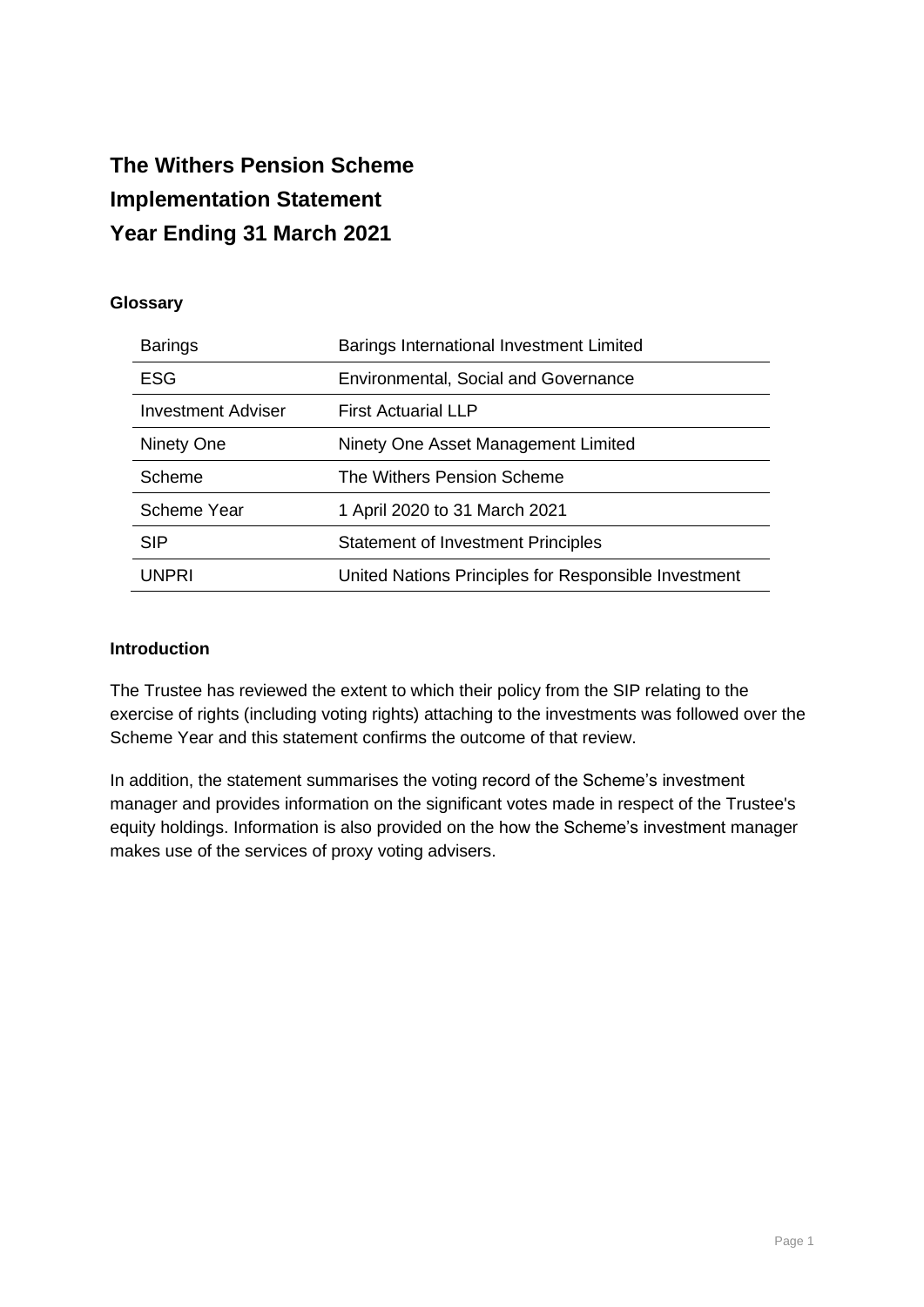## **Relevant Investments**

The Scheme's assets are invested in pooled funds and some of those funds include an allocation to equities. Where equities are held, the investment manager has the entitlement to vote.

At the end of the Scheme Year, the Scheme invested in the following funds which included an allocation to equities:

- Barings Multi-Asset Fund
- Ninety One Diversified Growth Fund

The Barings Multi-Asset Fund has now closed and as such it is not possible to hold Barings to account regarding their voting record. As a result, we have omitted them from this analysis.

# **The Trustee's Policy Relating to the Exercise of Rights**

### **Summary of the Policy**

The Trustee's policy in relation to the exercise of the rights (including voting rights) attaching to the investments is set out in the SIP. The SIP was updated during the Scheme Year to comply with new legislation which required additional information to be stated about the nature of the arrangements in place with the investment manager. Part of the new wording provided a more detailed explanation of the Trustee's policy relating to the exercise of rights.

A summary of the Trustee's policy is as follows:

- The Trustee believes that good stewardship can help create, and preserve, value for companies and markets as a whole and the Trustee wishes to encourage best practice in terms of stewardship.
- The Trustee invest in pooled investment vehicles and therefore accept that ongoing engagement with the underlying companies (including the exercise of voting rights) will be determined by the investment manager's own policies on such matters.
- When selecting a pooled fund, the Trustee considers, amongst other things, the investment manager's policy in relation to the exercise of the rights (including voting rights) attaching to the investments held within the pooled fund.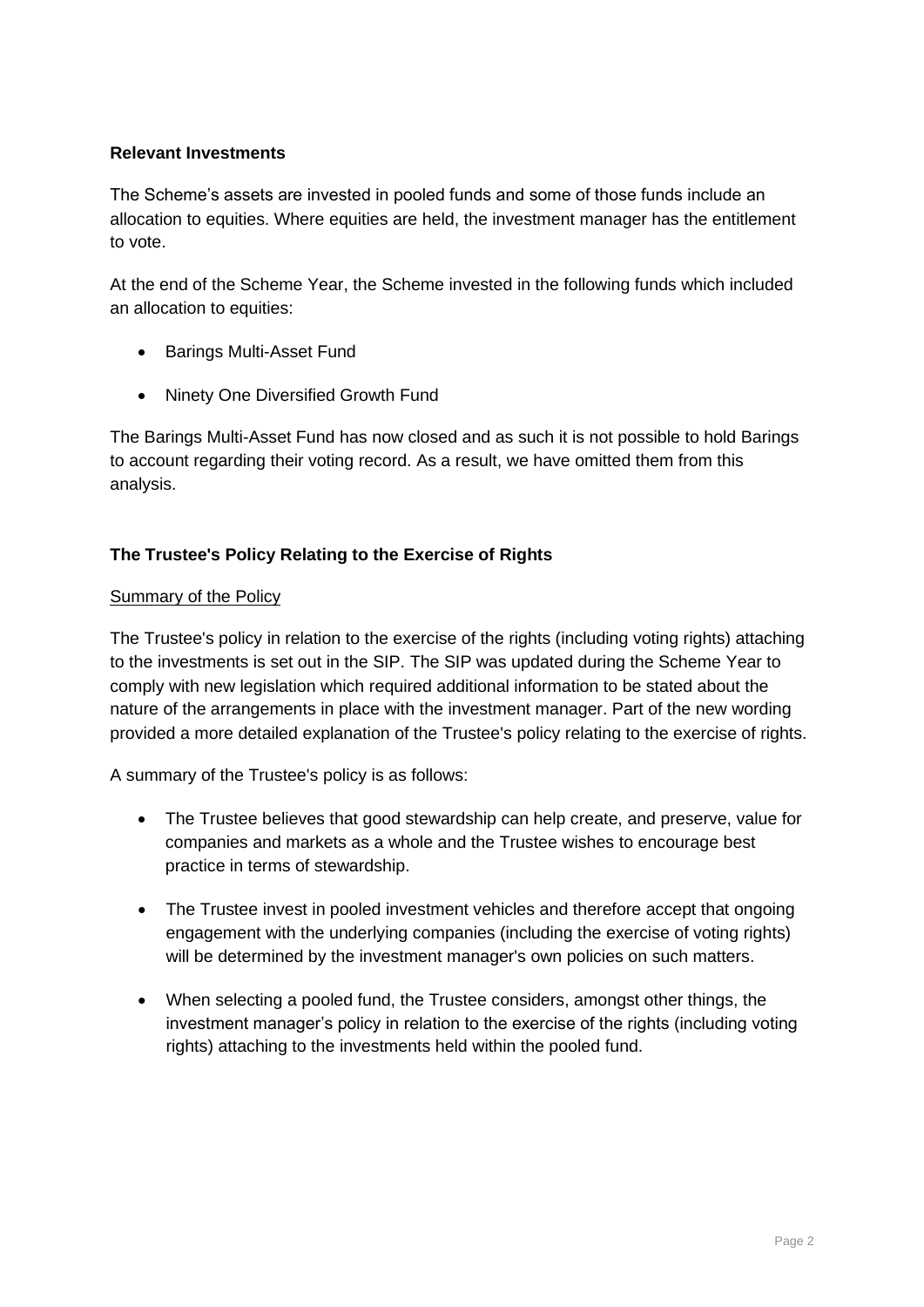- When considering the ongoing suitability of an investment manager, the Trustee (in conjunction with their Investment Adviser) will take account of any particular characteristics of that manager's engagement policy that are deemed to be financially material.
- The Trustee will normally select investment managers who are signatories to the UNPRI.
- If it is identified that a fund's investment manager is not engaging with companies the Trustee may look to replace that fund. However, in the first instance, the Trustee would normally expect their Investment Adviser to raise the Trustee's concerns with the investment manager.

### Has the Policy Been Followed During the Scheme Year?

The Trustee's opinion is that their policy relating to the exercise of rights (including voting rights) attaching to the investments has been followed during the Scheme Year. In reaching this conclusion, the following points were taken into consideration:

- There has been no change to the Trustee's belief regarding the importance of good stewardship.
- The Scheme's invested assets remained invested in pooled funds over the period.
- The Trustee did not select any new funds during the period.
- Whilst the Trustee did not consider the voting records of the investment manager during the Scheme Year, that analysis has now been undertaken. The Trustee, in conjunction with their Investment Adviser, has considered the voting record of the investment manager over the year ending 31 March 2021\* as part of the work required to prepare this Implementation Statement. A summary of the key findings from that analysis is provided below.
- The investment manager used by the Scheme is a UNPRI signatory.

*\* The Scheme now has fewer than 100 members and as a result the SIP has been withdrawn. For ease of analysis we have assessed voting data for the entire Scheme year.*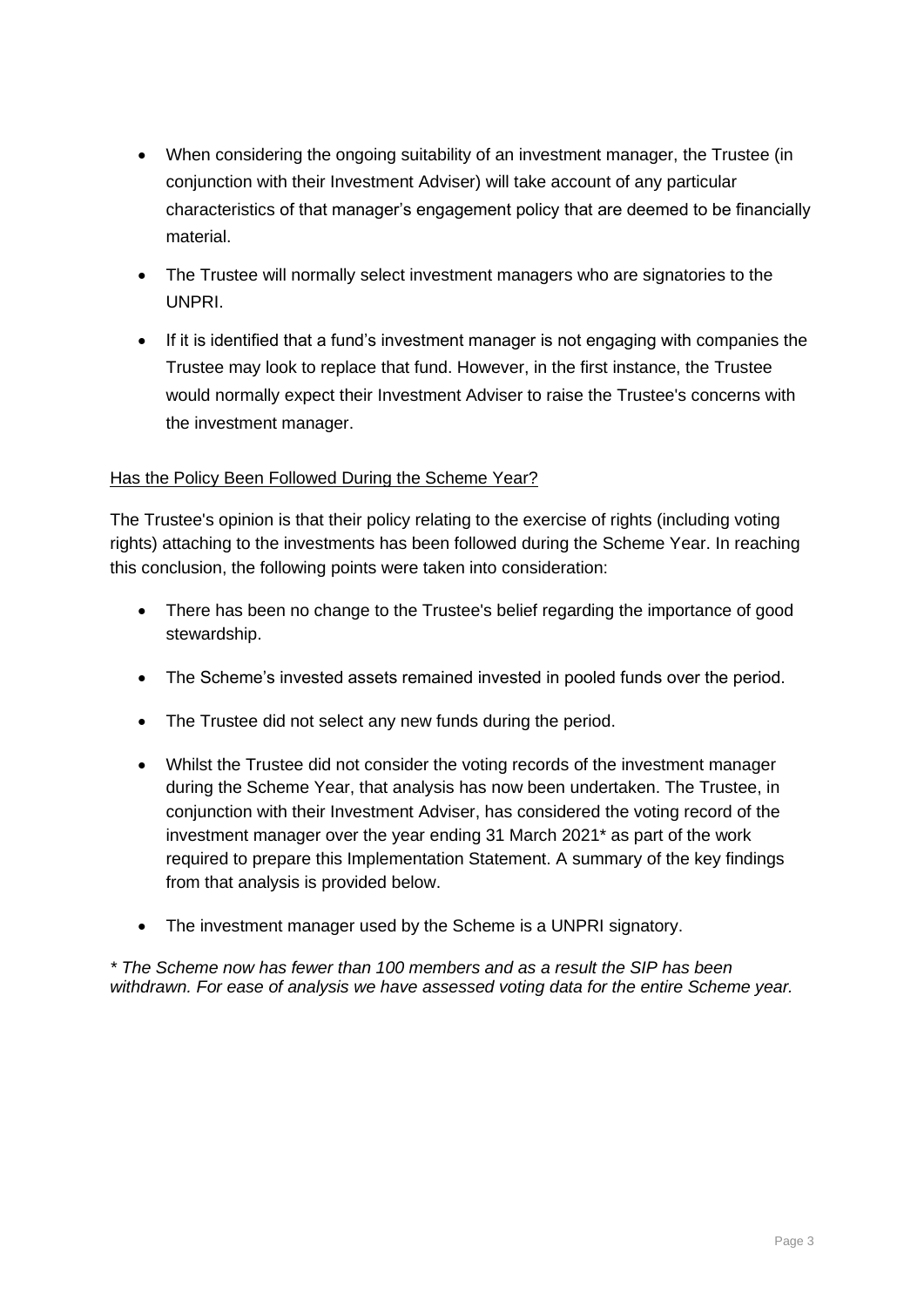# **The Investment Manager's Voting Record**

A summary of the investment manager's voting record is shown in the table below.

|                           |                 | Split of votes: |           |         |  |
|---------------------------|-----------------|-----------------|-----------|---------|--|
|                           |                 |                 |           | Did not |  |
|                           |                 |                 |           | vote/   |  |
| <b>Investment Manager</b> | Number of votes | For             | abstained |         |  |
|                           |                 |                 |           |         |  |
| <b>Ninety One</b>         | 12,529          | 93%             | 6%        | 1%      |  |

*Notes*

*These voting statistics are based on the manager's full voting record over the 12 months to 31 March 2021 rather than votes related solely to the funds held by the Scheme.*

# **Use of Proxy Voting Advisers**

|                   | Who is their |                                          |
|-------------------|--------------|------------------------------------------|
|                   | proxy        |                                          |
| <b>Investment</b> | voting       |                                          |
| <b>Manager</b>    | adviser?     | How is the proxy voting adviser used?    |
|                   |              | Research and vote execution provided     |
|                   |              | by ISS but voting decisions always taken |
|                   |              | by the investment manager's              |
| <b>Ninety One</b> | ISS          | Stewardship team                         |

#### **The Investment Manager's Voting Behaviour**

The Trustee has reviewed the voting behaviour of the investment manager by considering the following:

- broad statistics of their voting record such as the percentage of votes cast for and against the recommendations of boards of directors (i.e. "with management" or "against management");
- the votes they cast in the year to 31 March 2021 on the most contested proposals in eight categories across the UK, the US and Europe;
- the investment manager's policies and statements on the subjects of stewardship, corporate governance and voting.

The Trustee has also compared the voting behaviour of the investment manager with their peers over the same period.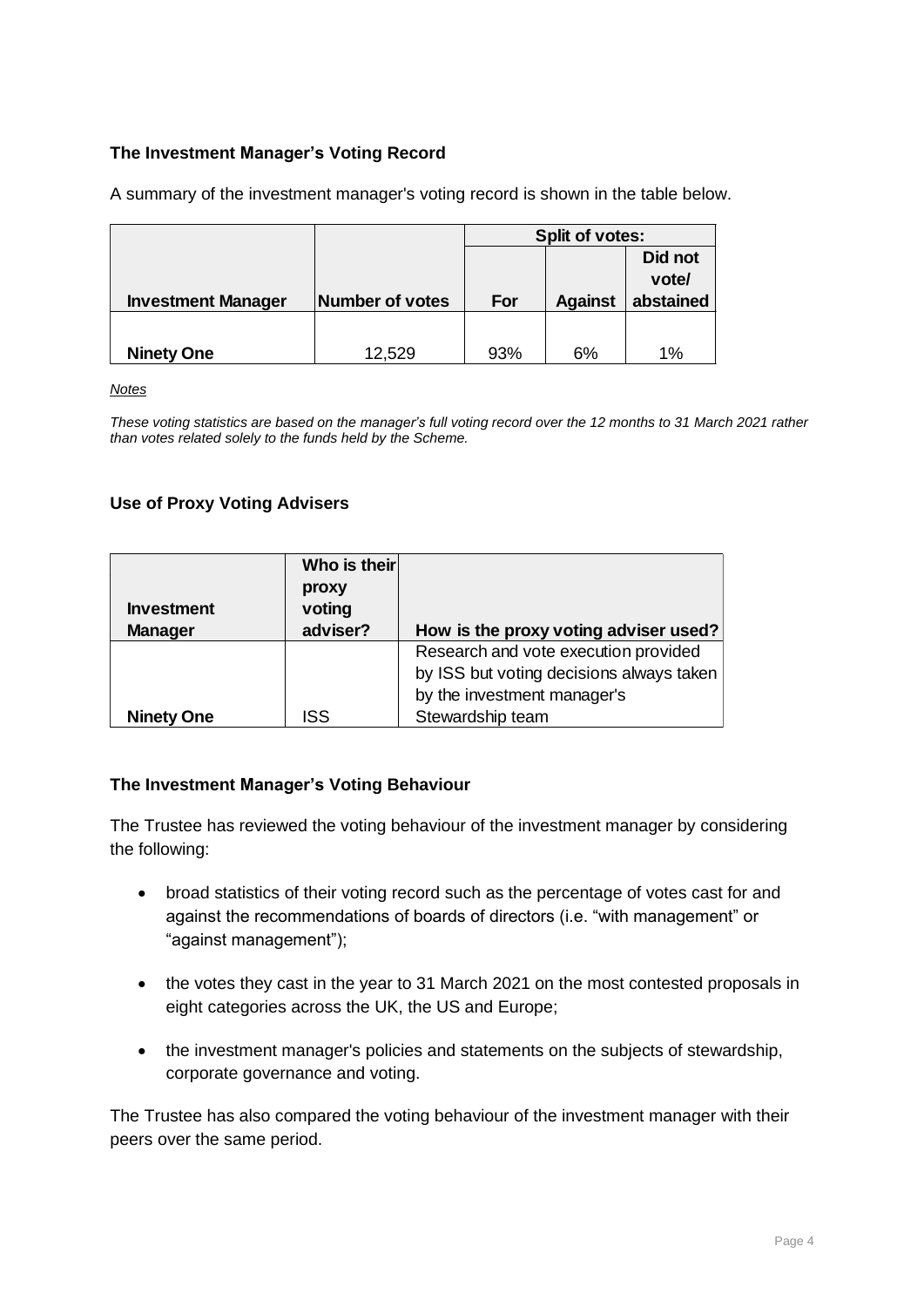The Trustee's key observations are set out below.

# **Voting in Significant Votes**

Based on information provided by the Trustee's Investment Adviser, the Trustee has identified significant votes in eight separate categories. The Trustee considers votes to be more significant if they are closely contested. i.e. close to a 50:50 split for and against. A closely contested vote indicates that shareholders considered the matter to be significant enough that it should not be simply "waved through". In addition, in such a situation, the vote of an individual investment manager is likely to be more important in the context of the overall result.

The five most significant votes in each of the eight categories based on shares held by the Scheme's investment manager are listed in the Appendix. In addition, the Trustee considered the investment manager's overall voting record in significant votes (i.e. votes across all stocks not just the stocks held within the funds used by the Scheme).

# **Description of Voting Behaviour**

#### Ninety-One

The analysis of significant votes identified that in the pay and remuneration category, Ninety One demonstrate a clear willingness to oppose management. However, in other voting categories, they show a stronger tendency to support management than is the case for many other investment managers.

We also note their lack of support for a number of Shareholder Proposals designed to tackle ESG issues.

Our investment adviser will be feeding back our analysis to Ninety One and it will be interesting to watch how their voting policy evolves in future years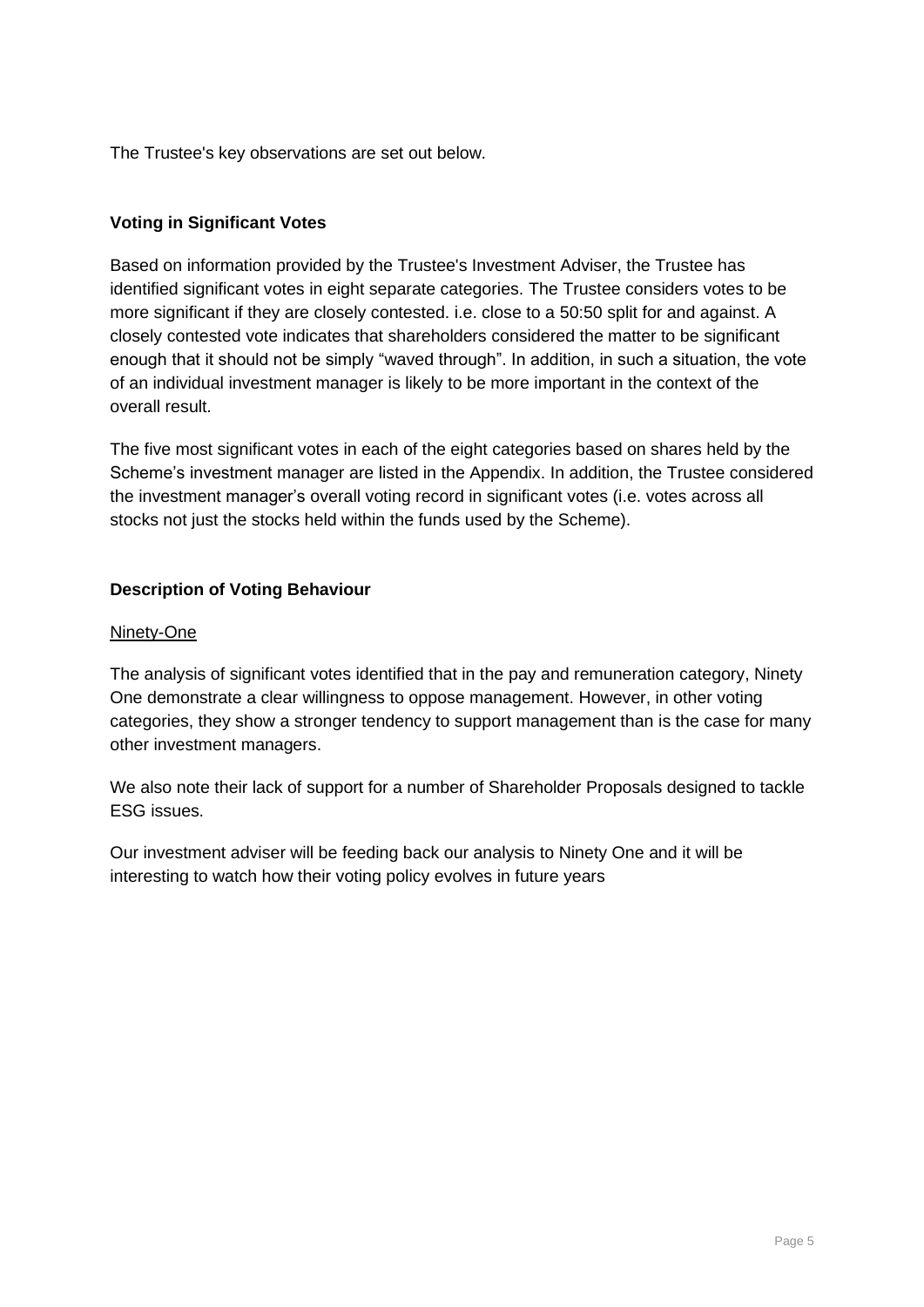# **Conclusions**

The Trustee hopes that, in future years, the voting record of Ninety One will compare more favourably with their peers.

However, the Trustee notes that the investment manager has since been replaced in the Scheme's portfolio and so their voting record will not be of direct concern going forward.

……………………………………………………………………….. Date: …………………….

Signed on behalf of the Trustee of the Withers Pension Scheme